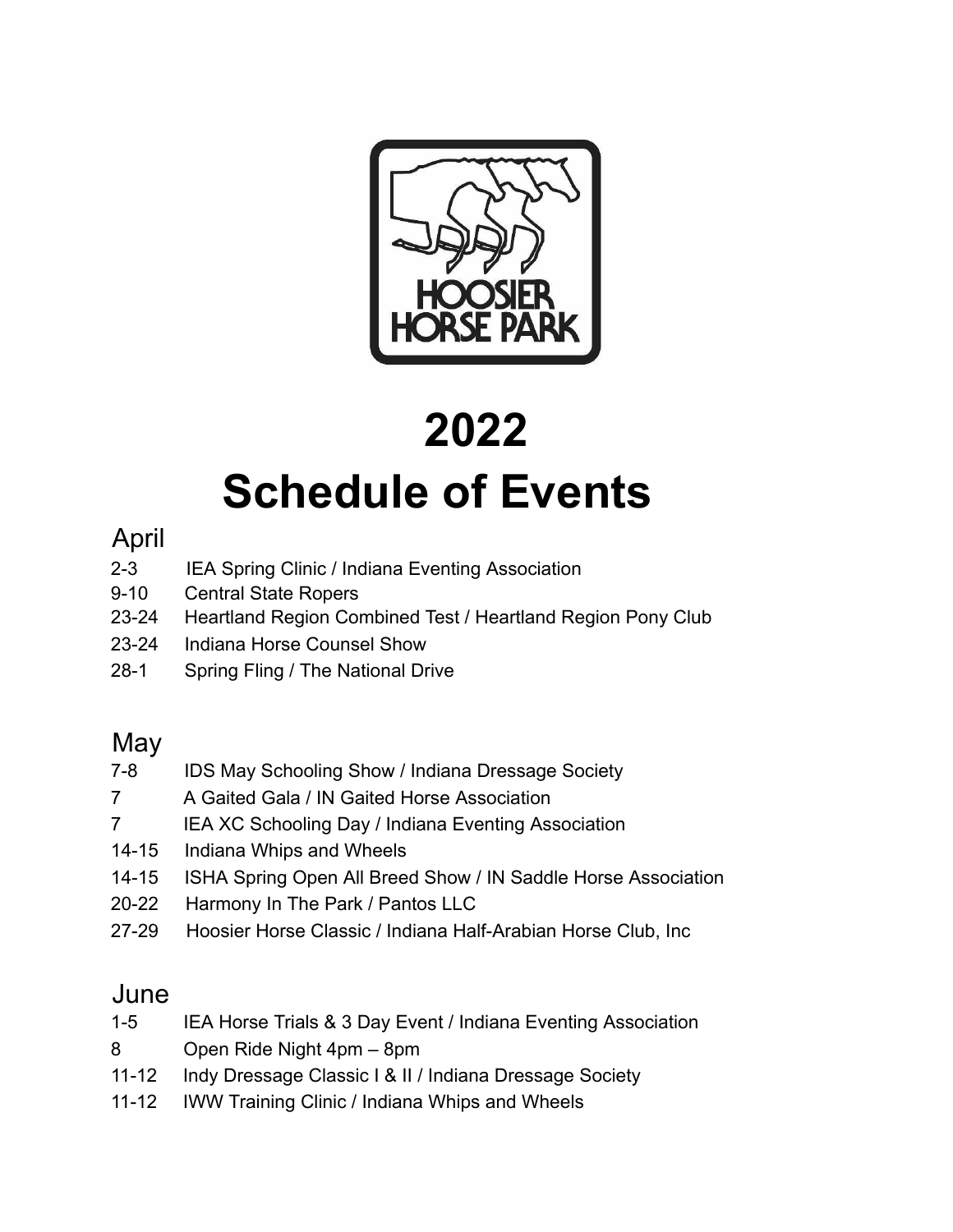- 11-12 Indiana High School Rodeo
- 15 Open Ride Night 4pm 8pm
- 18-20 MABA Summer Show
- 24-26 NBHA State Championship / Indiana National Barrel Horse Association
- 27-30 Heartland Region Pony Club Camp

#### July

- 2 Leg Up Horse Trials / Indiana Eventing Association
- 6 Open Ride Night 4pm 8pm
- 9-10 Indiana Whips and Wheels Clinic
- 13 Open Ride Night 4pm 8pm
- 16-17 IDS July Schooling Show / Indiana Dressage Society
- 16-17 GBRA

22-24 Last Chance Super Show / Indiana International Barrel Racing **Association** 

28-31 St. Jude Fundraiser Show

## August

- 5-7 Hoosier Horse Trials / Indiana Eventing Association
- 10 Open Ride Night 4pm 8pm
- 13-14 IWW Training Clinic / Indiana Whips and Wheels
- 13-14 Hunter Jumper Association
- 17 Open Ride Night 4pm 8pm
- 20-21 Indiana Dressage Festival I & II / Indiana Dressage Society
- 20-21 ISHA Fall Open All Breed Show / Indiana Saddle Horse Association
- 27-28 Hoosier Buckskin Assoc. of Indiana

### September

- 2-4 Hoosier Classic / Hoosier Classic Barrel Racing
- 9-11 Indiana Barrel Racing / Indiana Barrel Racing Futurities
- 16-18 Indiana Combined Driving Event / Indiana Whips and Wheels
- 16-18 Fall Festival Show / Indiana Hunter Jumper Association
- 24-25 IN OH POR / Indiana Paint Horse Club
- 24-25 IDS Fall Ride Offs & Schooling Show / Indiana Dressage Society